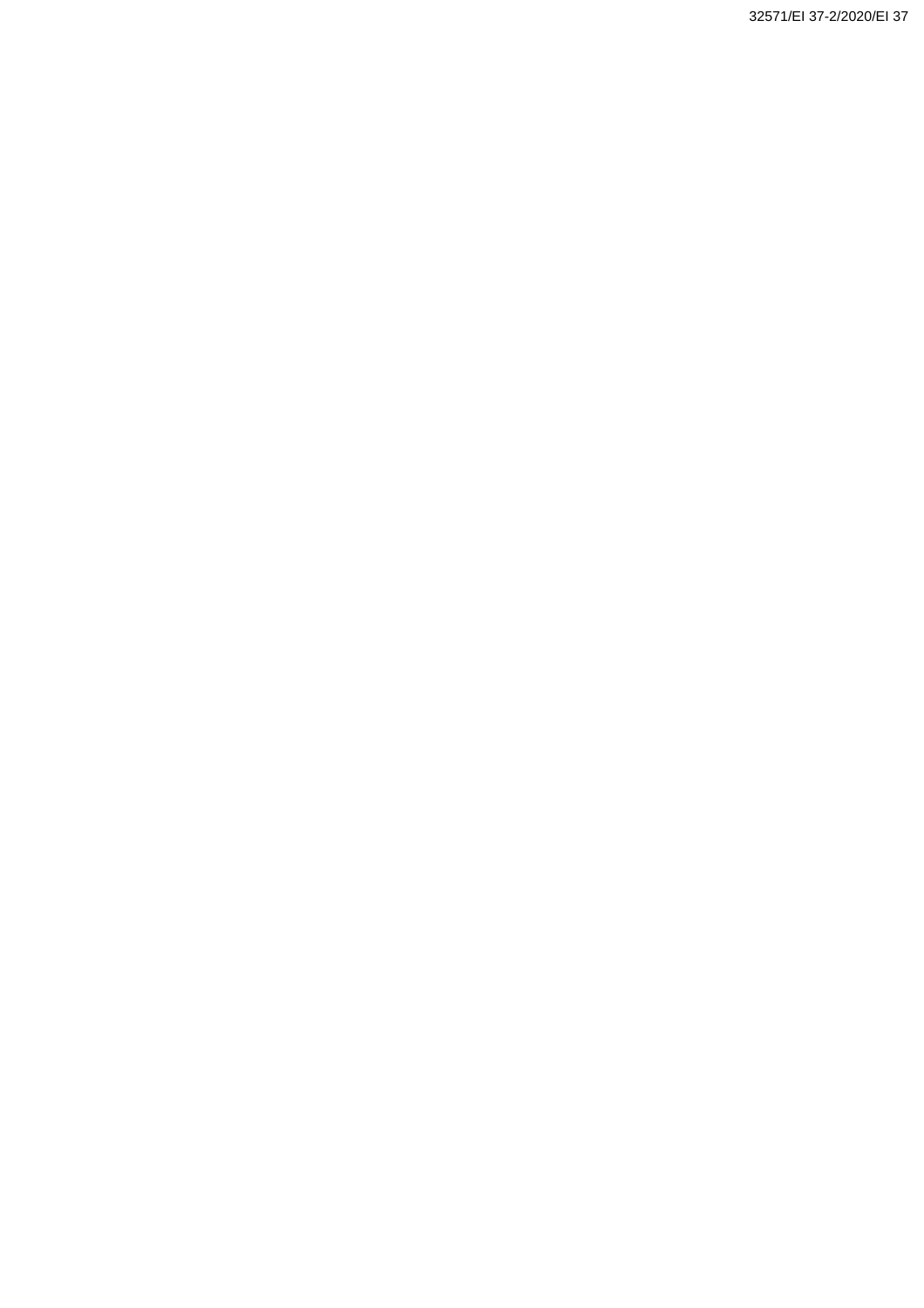



#### **MAHATMA GANDHI UNIVERSITY, KERALA**

No.32571/EI 37-2/2020/EI 37 Dated: 24.07.2020

#### **NOTIFICATION**

It is hereby notified that the result of Fifth Semester Five Year Integrated Double Degree BBA LLB (Honours) Degree Examination(2016 Admission Regular,2015 Admission supplementary ,2013 and 2014 Admission Supplementary) November 2019 is published on 24/07/2020.

The application for revaluation of answer scripts in the prescribed form along with the required fee of Rs. 370(Rupees Three hundred seventy only) per paper should be forwarded so as to reach the Office of the Controller of Examinations on or before 10/08/2020.

Applications for scrutiny of answer scripts in the prescribed form along with the required fee of Rs. 160 (Rupees Hundred and Sixty Only) per paper should be forwarded so as to reach the Office of the Controller of Examinations on or before 10/08/2020.

Applications for scrutiny and revaluation of answer scripts can be downloaded from the university website www.mgu.ac.in

Photocopies of the mark list or Hall Ticket should be submitted along with the application.

**Dr. C M SREEJIT** Controller of Examinations

Copy to:

- 1. The Principals of the Colleges concerned
	- 2. PS to VC
	- 3. PS to PVC
	- 4. PRO(for arranging a press release)
	- 5. EA I Section
	- 6. EJ III Section
	- 7. AR/DR/JR
	- 8. PA to CE
	- 9. Statistical Unit
	- 10. File Copy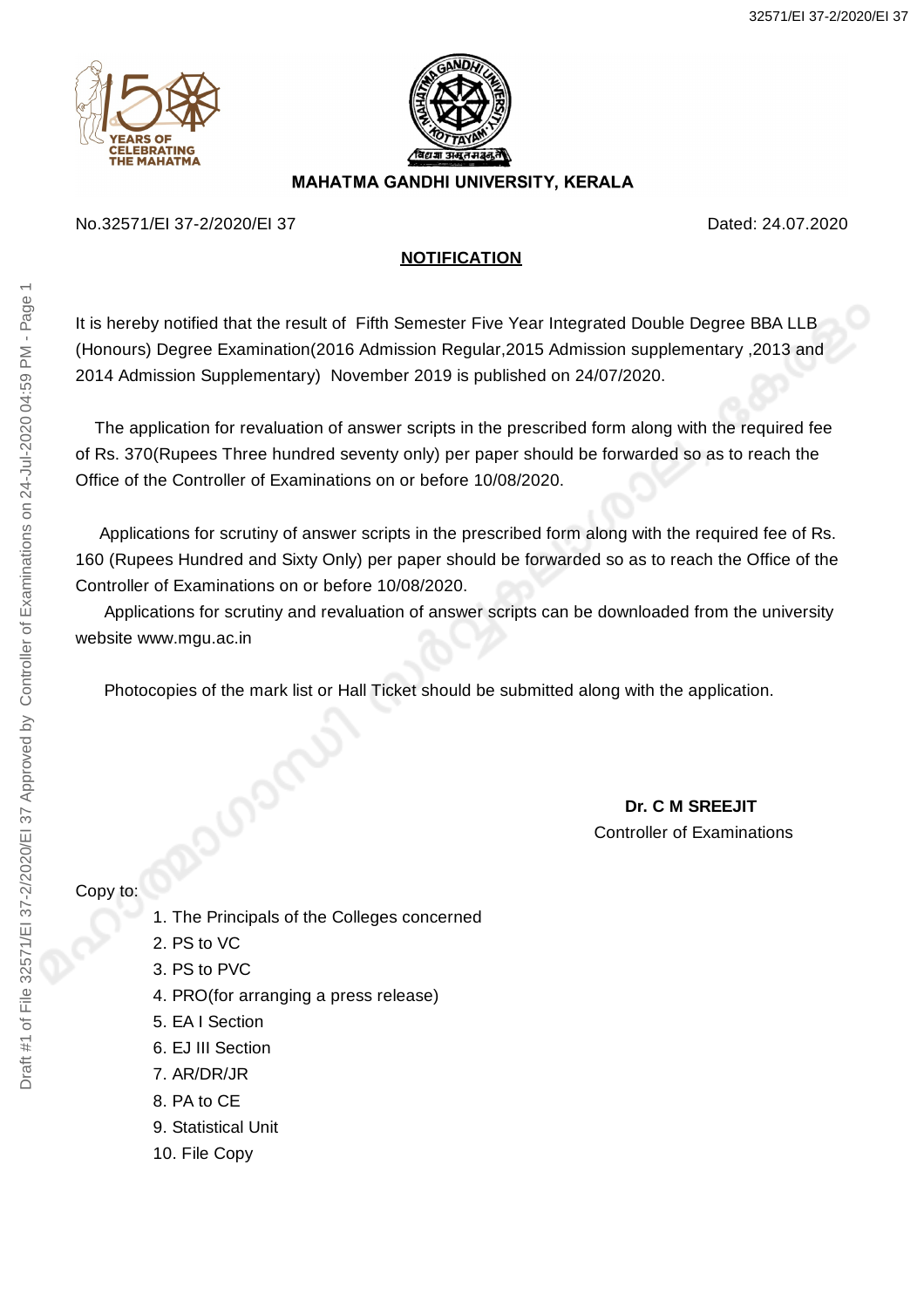### Result of Fifth Semester Five Year Integrated Double Degree B.B.A., LL.B(Honours) Supplementary Examination **CO-OPERATIVE SCHOOL OF LAW THODUPUZHA Five Year Integrated Double Degree BBA LL.B(Honours)**

## **COURSE RESULT**

**Nil**

 **Semester Pass**

**61912(336.00) 61930(318.00)**

| CO-OPERATIVE SCHOOL OF LAW THODUPUZHA |            |            |  |
|---------------------------------------|------------|------------|--|
| <b>PAPER PASS</b>                     |            |            |  |
| 61220<br>DL                           |            |            |  |
| 61905<br><b>CLI</b>                   |            |            |  |
| 61910<br><b>MR</b>                    | <b>HRL</b> | <b>CLI</b> |  |
| 61913<br><b>CLI</b>                   |            |            |  |
| 61931<br><b>CLI</b>                   |            |            |  |

**PD Hills**

**10.02.2010 Sd/- Controller of Examinations** 

Result Of Fifth Semester Five Year Integrated Double Degree B.B.A., LL.B(Honours) Su 1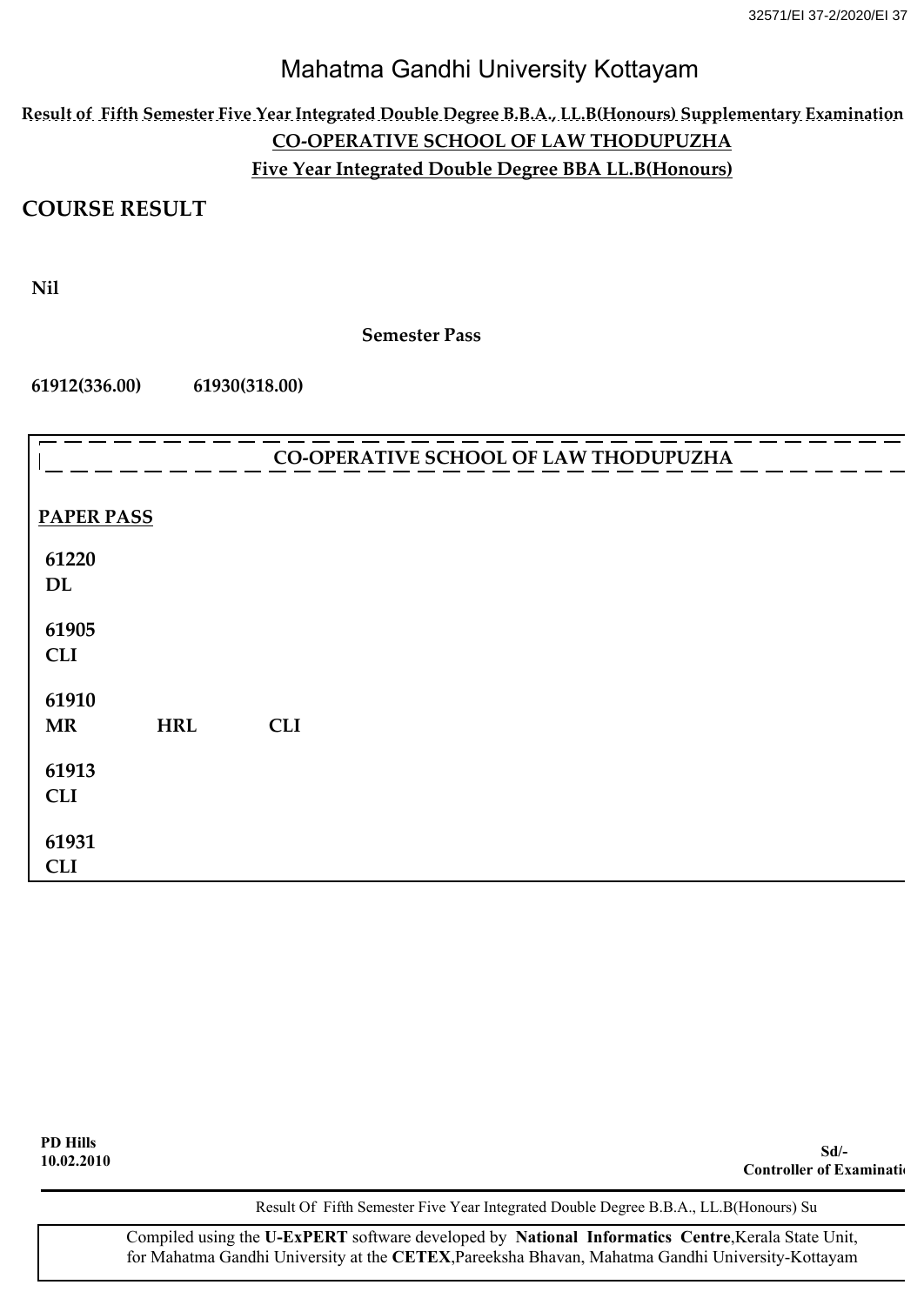Result of Fifth Semester Five Year Integrated Double Degree B.B.A., LL.B(Honours) Supplementary Examination

**PD Hills**

**10.02.2010 Sd/- Controller of Examinations** 

Result Of Fifth Semester Five Year Integrated Double Degree B.B.A., LL.B(Honours) Su 2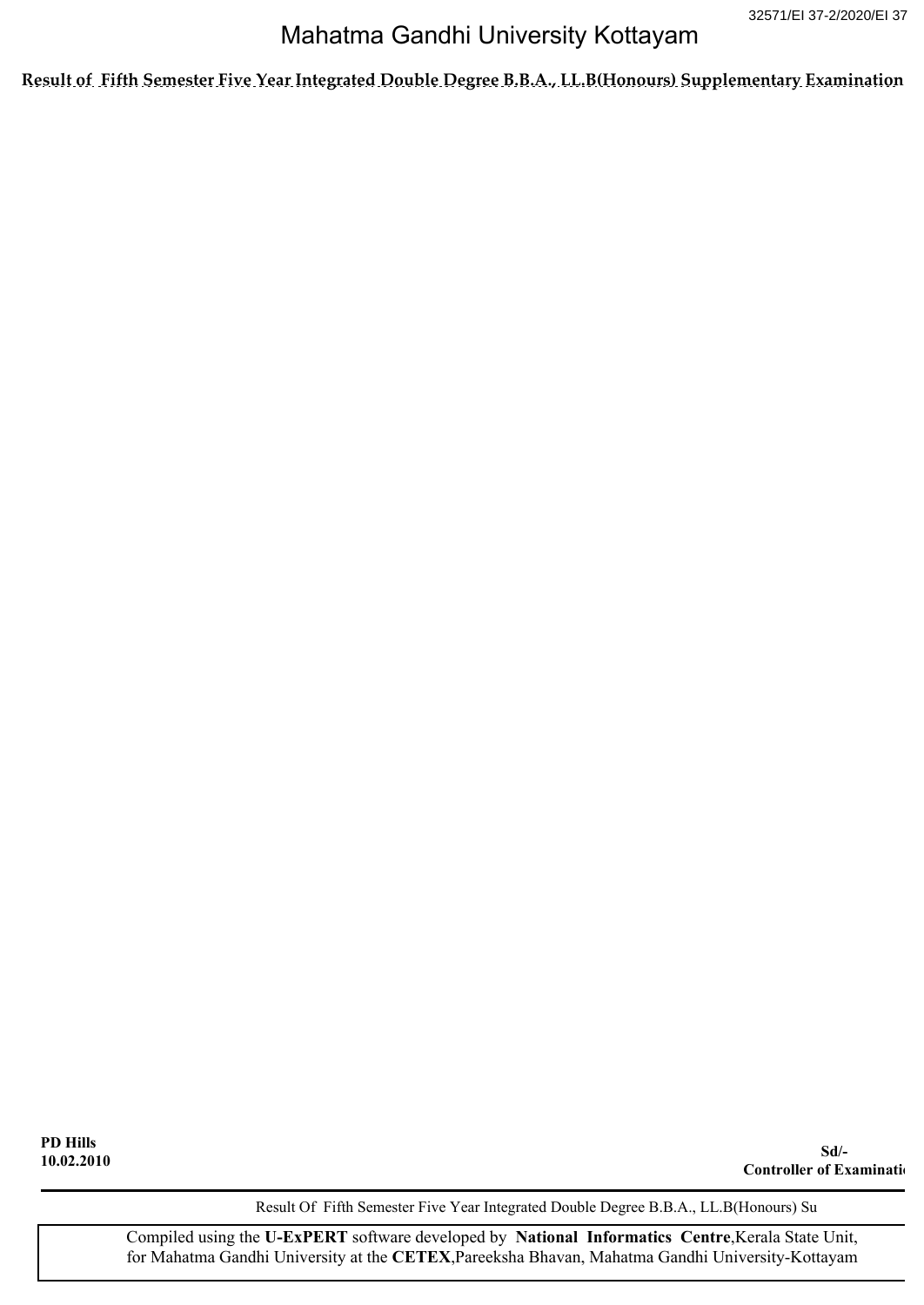### Result of Fifth Semester Five Year Integrated Double Degree B.B.A., LL.B(Honours) Supplementary Examination **CO-OPERATIVE SCHOOL OF LAW THODUPUZHA**

### **B.B.A L.L.B**

### **COURSE RESULT**

**Nil**

|               |               | <b>Semester Pass</b> |               |               |
|---------------|---------------|----------------------|---------------|---------------|
| 62615(351.00) | 62619(330.00) | 62623(320.00)        | 62624(306.00) | 62626(321.00) |
| 62637(321.00) | 62641(359.00) | 62647(359.00)        | 62648(325.00) |               |

|                     |             | CO-OPERATIVE SCHOOL OF LAW THODUPUZHA |
|---------------------|-------------|---------------------------------------|
| <b>PAPER PASS</b>   |             |                                       |
| 62601<br><b>HRL</b> | <b>CL</b>   | <b>BLNI</b>                           |
| 62604<br><b>HRL</b> | <b>BLNI</b> |                                       |
| 62627<br><b>HRM</b> | CL          |                                       |
| 62644<br><b>HRM</b> | <b>BLNI</b> |                                       |

**PD Hills**

**10.02.2010 Sd/- Controller of Examinations** 

Result Of Fifth Semester Five Year Integrated Double Degree B.B.A., LL.B(Honours) Su 1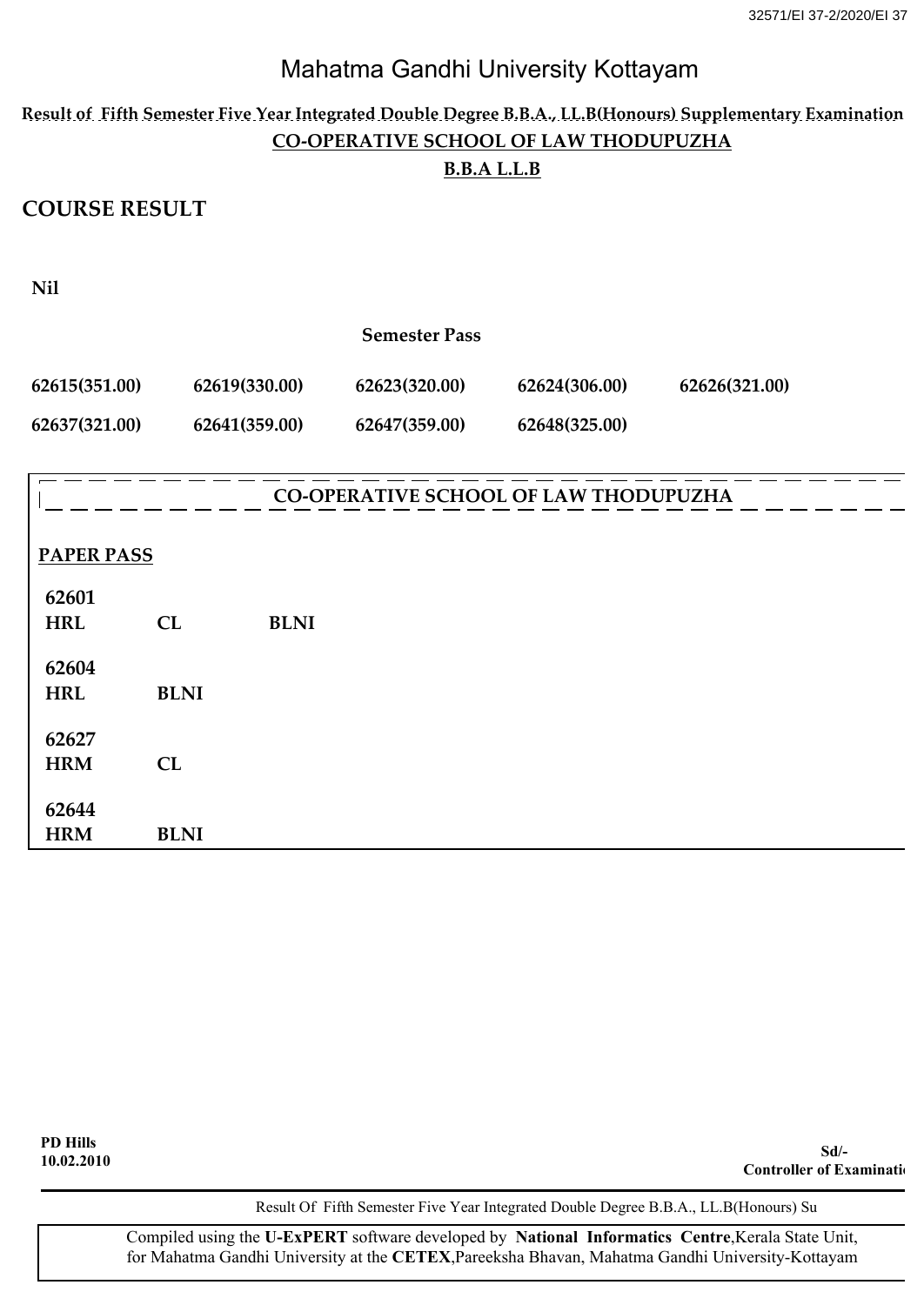Result of Fifth Semester Five Year Integrated Double Degree B.B.A., LL.B(Honours) Supplementary Examination **BHARATA MATA SCHOOL OF LEGAL STUDIES ALUVA**

#### **B.B.A L.L.B**

## **COURSE RESULT**

**Nil**

#### **Semester Pass**

**62510(332.00) 62517(325.00) 62537(346.00) 62538(328.00)**

|                      |             | BHARATA MATA SCHOOL OF LEGAL STUDIES ALUVA |
|----------------------|-------------|--------------------------------------------|
| <b>PAPER PASS</b>    |             |                                            |
| 62504<br><b>HRM</b>  |             |                                            |
| 62526<br><b>ALI</b>  |             |                                            |
| 62532<br><b>HRM</b>  | <b>CPCL</b> | <b>BLNI</b>                                |
| 62542<br><b>HRM</b>  |             |                                            |
| 62546<br><b>HRL</b>  |             |                                            |
| 62616<br><b>CPCL</b> |             |                                            |
| 62636<br><b>HRM</b>  | <b>HRL</b>  |                                            |

**PD Hills**

**10.02.2010 Sd/- Controller of Examinations** 

Result Of Fifth Semester Five Year Integrated Double Degree B.B.A., LL.B(Honours) Su 2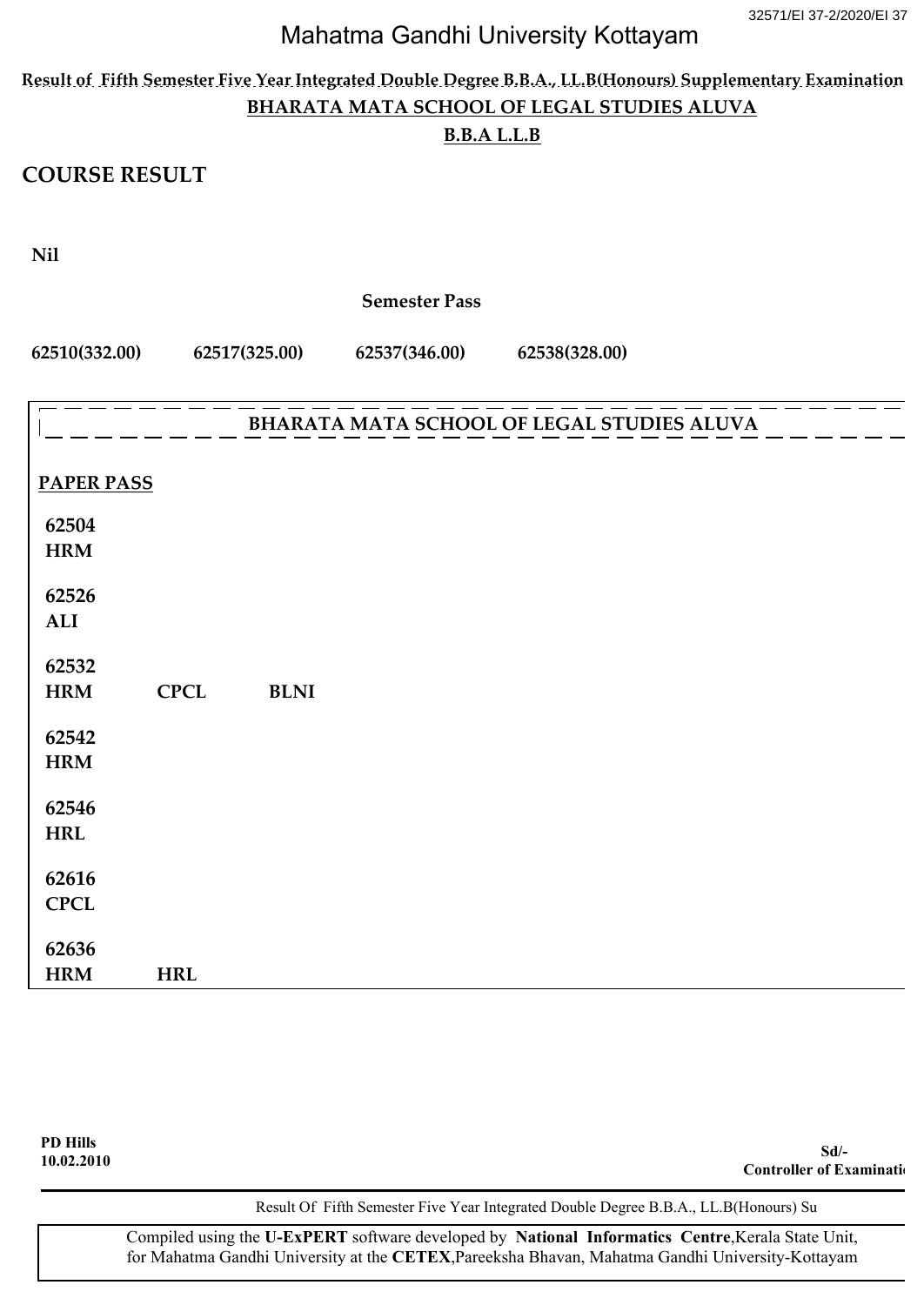Result of Fifth Semester Five Year Integrated Double Degree B.B.A., LL.B(Honours) Supplementary Examination **SREE NARAYANA LAW COLLEGE POOTHOTTA**

#### **B.B.A L.L.B**

### **COURSE RESULT**

**Nil**

#### **Semester Pass**

**62710(325.00) 62729(322.00) 62744(330.00)**

### **SREE NARAYANA LAW COLLEGE POOTHOTTA**

| <b>PAPER PASS</b>    |                   |
|----------------------|-------------------|
| 62701<br><b>BLNI</b> | 61923 - ALI, CPCL |
| 62718<br><b>HRL</b>  |                   |
| 62720<br><b>HRL</b>  |                   |
| 62722<br><b>CPCL</b> |                   |
| 62728<br><b>BLNI</b> |                   |

**PD Hills**

**10.02.2010 Sd/- Controller of Examinations** 

Result Of Fifth Semester Five Year Integrated Double Degree B.B.A., LL.B(Honours) Su 3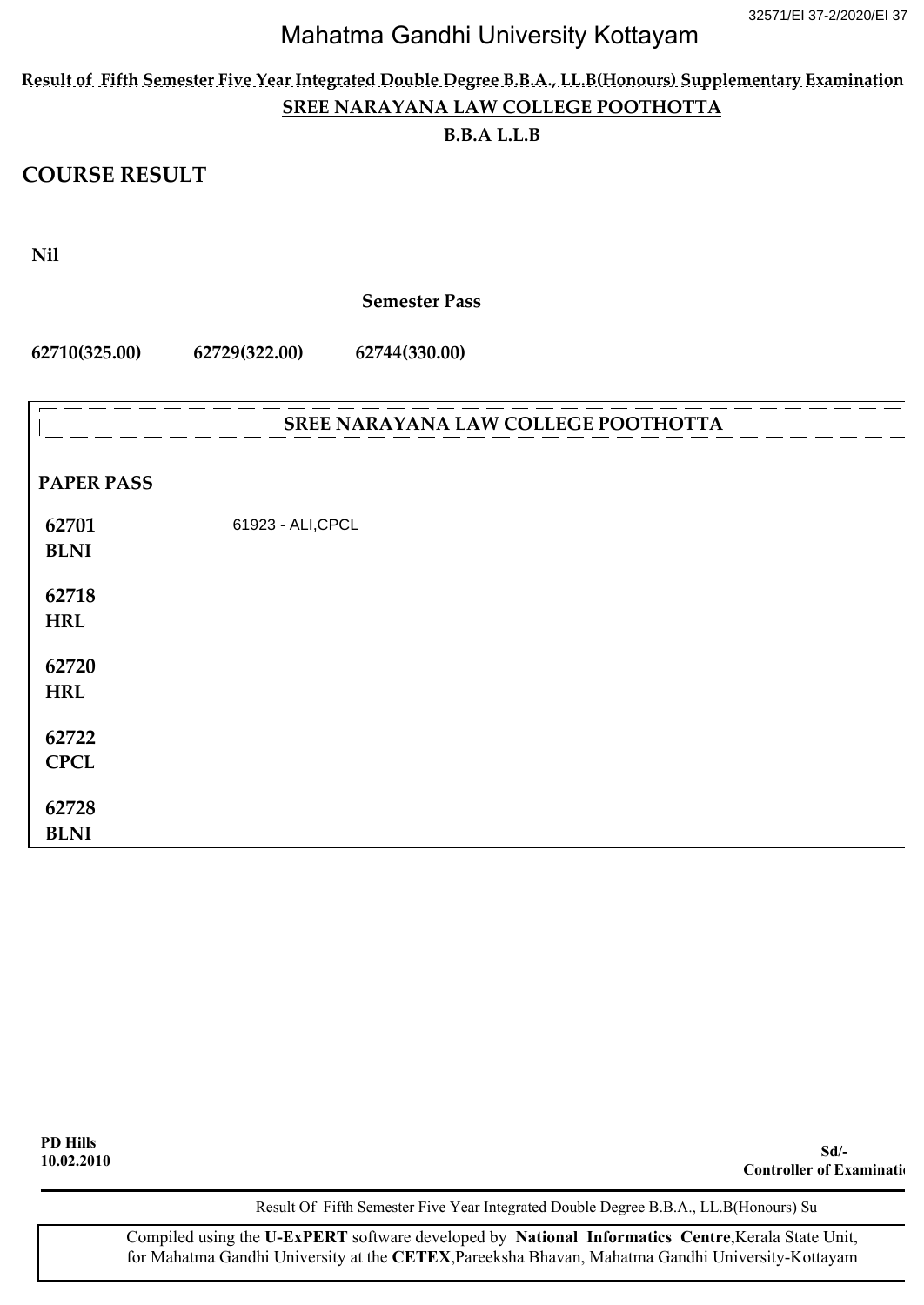Result of Fifth Semester Five Year Integrated Double Degree B.B.A., LL.B(Honours) Supplementary Examination

**PD Hills**

**10.02.2010 Sd/- Controller of Examinations** 

Result Of Fifth Semester Five Year Integrated Double Degree B.B.A., LL.B(Honours) Su 4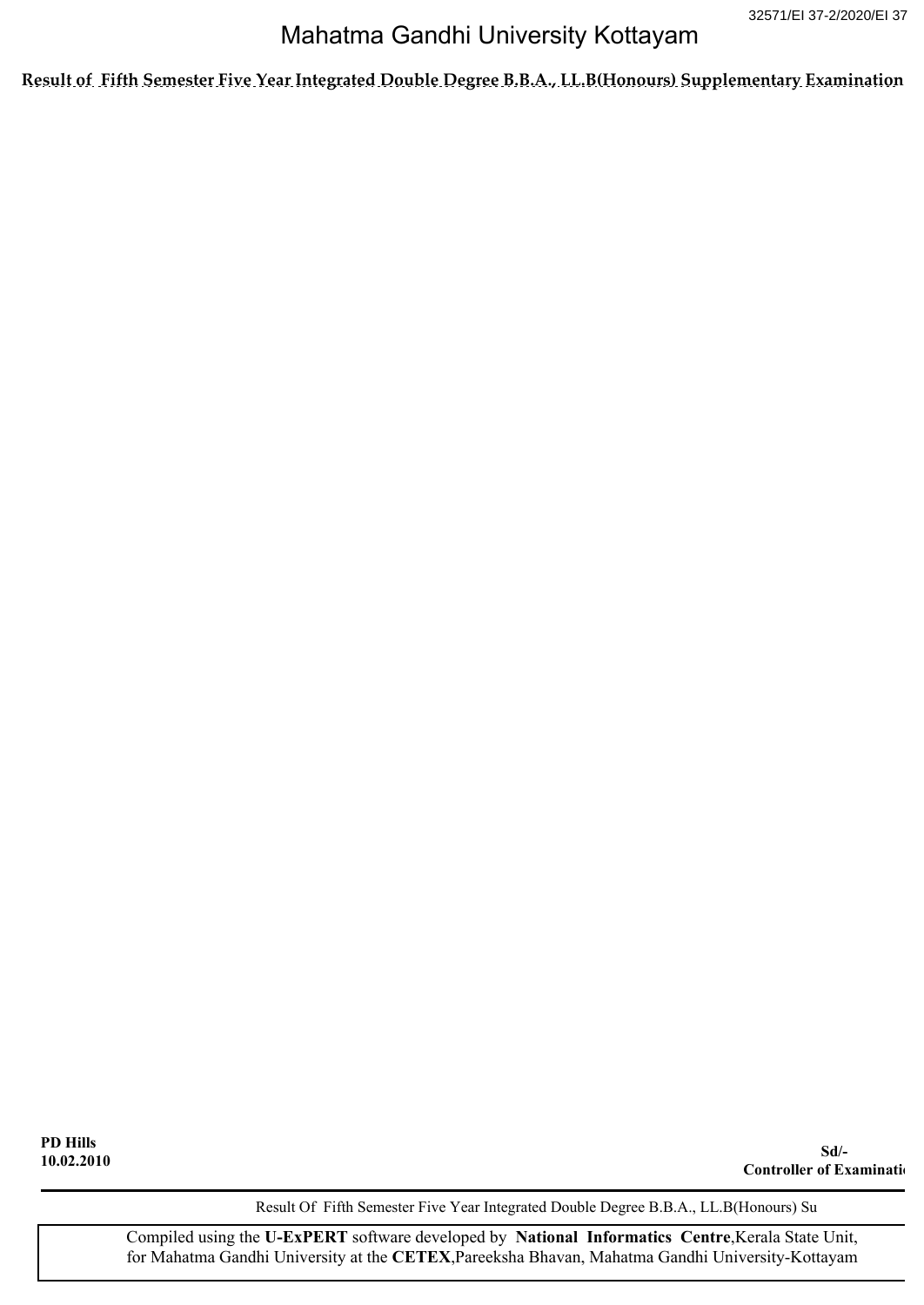### **Result of Fifth Semester Five Year Integrated Double Degree B.B.A., LL.B(Honours) Examination November 2019 CO-OPERATIVE SCHOOL OF LAW THODUPUZHA**

#### **B.B.A L.L.B**

### **COURSE RESULT**

**Nil**

|               |               | <b>Semester Pass</b> |               |               |
|---------------|---------------|----------------------|---------------|---------------|
| 80002(313.00) | 80003(355.00) | 80005(376.00)        | 80008(372.00) | 80009(340.00) |
| 80010(385.00) | 80011(370.00) | 80014(353.00)        | 80015(355.00) | 80016(353.00) |
| 80017(384.00) | 80018(380.00) | 80019(382.00)        | 80020(375.00) | 80021(452.00) |
| 80022(353.00) | 80023(344.00) | 80024(328.00)        | 80025(385.00) | 80026(382.00) |
| 80027(360.00) | 80028(349.00) | 80029(391.00)        | 80031(383.00) | 80032(384.00) |
| 80034(318.00) | 80035(326.00) | 80036(371.00)        | 80037(380.00) | 80038(344.00) |
| 80039(344.00) | 80040(340.00) | 80041(345.00)        | 80042(378.00) | 80043(365.00) |
| 80044(369.00) | 80045(376.00) | 80047(384.00)        | 80048(366.00) | 80049(349.00) |
| 80050(334.00) | 80051(375.00) | 80052(355.00)        | 80054(413.00) | 80056(334.00) |
| 80057(405.00) | 80059(321.00) | 80063(322.00)        | 80064(382.00) | 80065(379.00) |

**80066(344.00)**

**PD Hills**

**10.02.2010 Sd/- Controller of Examinations** 

Result Of Fifth Semester Five Year Integrated Double Degree B.B.A., LL.B(Honours) Ex 1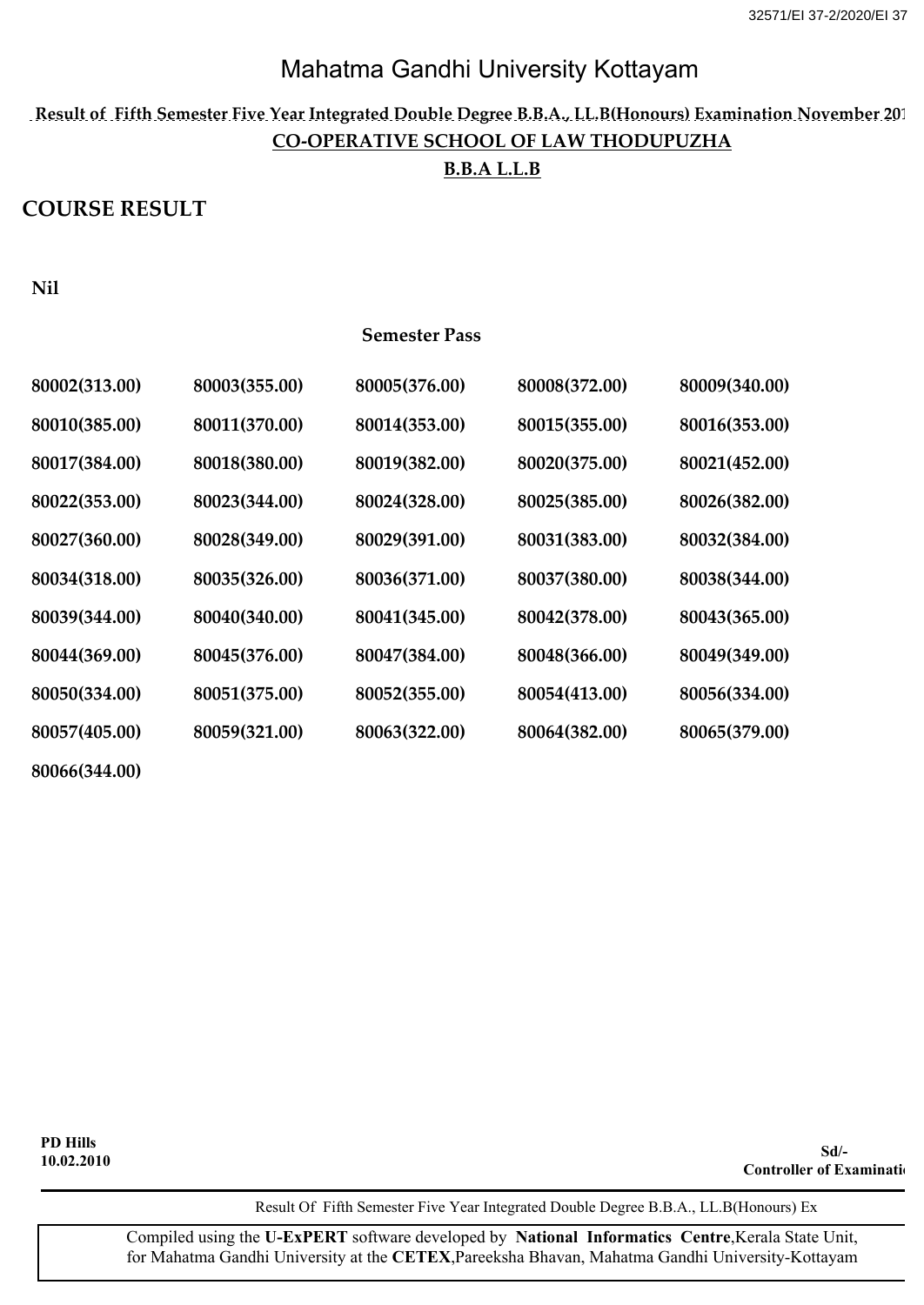|                   |            |             | Result of Fifth Semester Five Year Integrated Double Degree B.B.A., LL.B(Honours) Examination November 201 |
|-------------------|------------|-------------|------------------------------------------------------------------------------------------------------------|
|                   |            |             | CO-OPERATIVE SCHOOL OF LAW THODUPUZHA                                                                      |
| <b>PAPER PASS</b> |            |             |                                                                                                            |
| 80006             |            |             |                                                                                                            |
| <b>HRM</b>        | <b>ALI</b> | <b>CPCL</b> | <b>CL</b>                                                                                                  |
| 80007             |            |             |                                                                                                            |
| <b>HRM</b>        |            |             |                                                                                                            |
|                   |            |             |                                                                                                            |
| 80030             |            |             |                                                                                                            |
| <b>HRM</b>        | <b>ALI</b> |             |                                                                                                            |
| 80053             |            |             |                                                                                                            |
| <b>HRM</b>        | <b>HRL</b> | <b>CPCL</b> | <b>BLNI</b>                                                                                                |

**PD Hills**

**10.02.2010 Sd/- Controller of Examinations** 

Result Of Fifth Semester Five Year Integrated Double Degree B.B.A., LL.B(Honours) Ex 2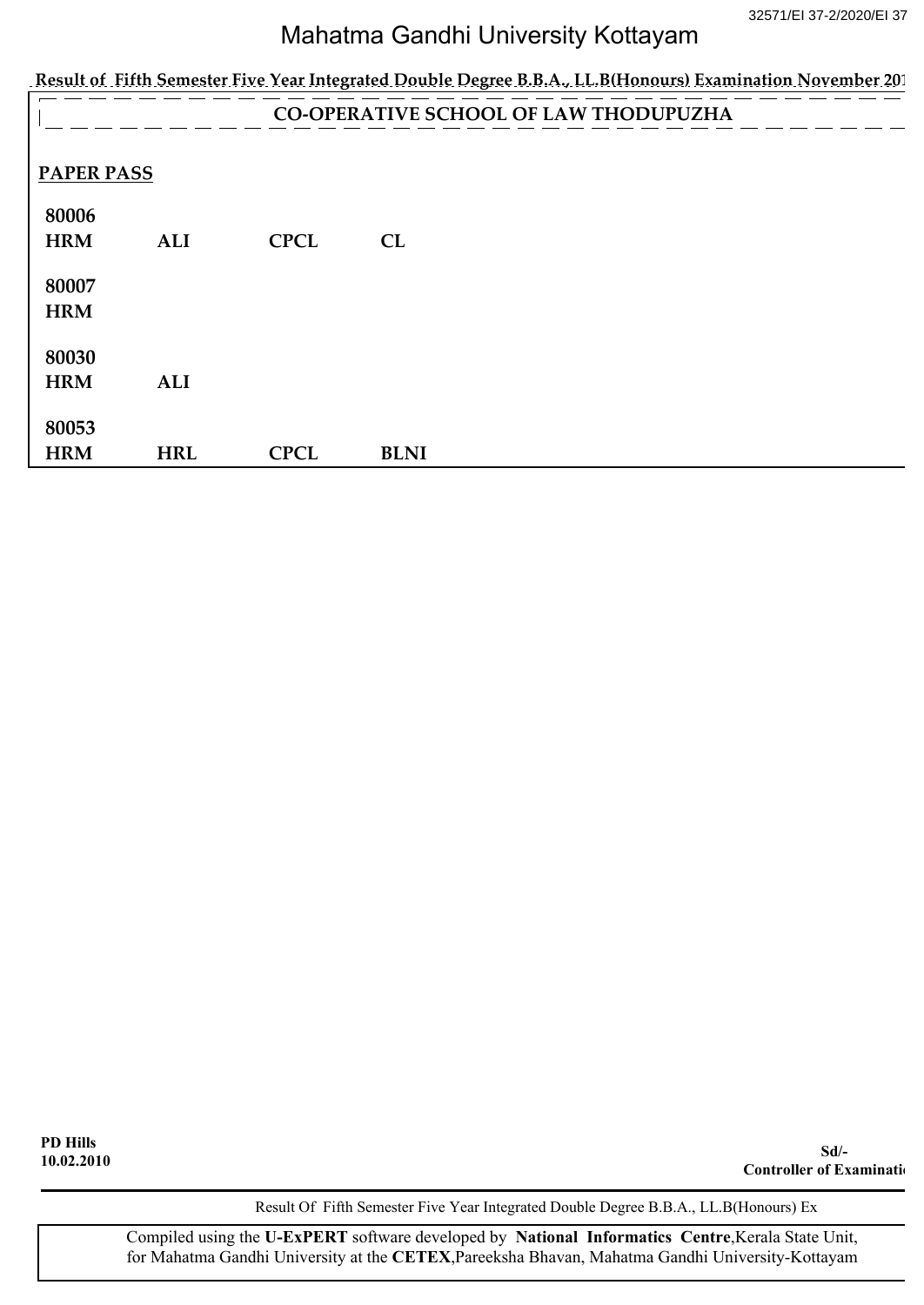### **Result of Fifth Semester Five Year Integrated Double Degree B.B.A., LL.B(Honours) Examination November 2019 BHARATA MATA SCHOOL OF LEGAL STUDIES ALUVA**

#### **B.B.A L.L.B**

## **COURSE RESULT**

**Nil**

|               |               | <b>Semester Pass</b> |               |               |
|---------------|---------------|----------------------|---------------|---------------|
| 80102(357.00) | 80103(351.00) | 80104(356.00)        | 80105(389.00) | 80106(409.00) |
| 80109(399.00) | 80110(379.00) | 80113(339.00)        | 80114(334.00) | 80115(366.00) |
| 80116(378.00) | 80119(348.00) | 80120(351.00)        | 80121(393.00) | 80124(364.00) |
| 80125(335.00) | 80126(341.00) | 80128(320.00)        | 80129(330.00) | 80132(347.00) |
| 80136(361.00) | 80137(453.00) | 80139(349.00)        | 80143(319.00) | 80145(349.00) |
| 80146(400.00) | 80147(381.00) | 80148(388.00)        | 80151(377.00) | 80152(377.00) |
| 80153(387.00) | 80156(319.00) | 80158(371.00)        | 80159(331.00) | 80160(362.00) |
| 80163(360.00) |               |                      |               |               |

**PD Hills**

**10.02.2010 Sd/- Controller of Examinations** 

Result Of Fifth Semester Five Year Integrated Double Degree B.B.A., LL.B(Honours) Ex 3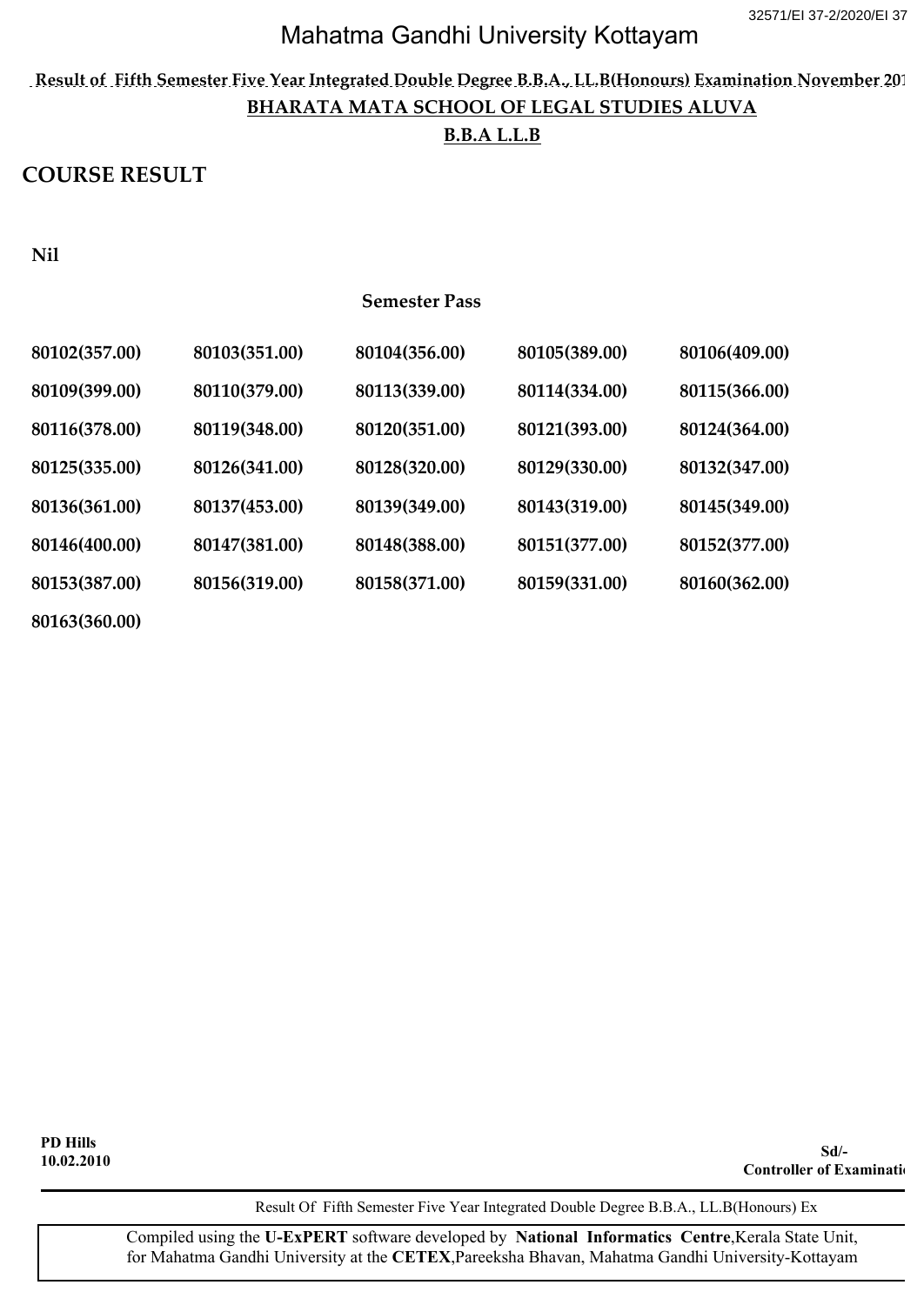**Result of Fifth Semester Five Year Integrated Double Degree B.B.A., LL.B(Honours) Examination November 2019 BHARATA MATA SCHOOL OF LEGAL STUDIES ALUVA PAPER PASS 80058 CPCL BLNI 80101 HRM CPCL BLNI 80107 BLNI 80108 HRM ALI HRL CPCL BLNI 80111 HRM ALI HRL CPCL BLNI 80112 HRM 80117 ALI CPCL BLNI 80118 HRM ALI HRL CPCL BLNI 80123 HRL CPCL CL 80127 HRM HRL CPCL BLNI 80130 HRM ALI HRL CL BLNI 80133 HRM CPCL CL 80138 ALI CPCL BLNI PD Hills 10.02.2010 Sd/-**

**Controller of Examinations** 

Result Of Fifth Semester Five Year Integrated Double Degree B.B.A., LL.B(Honours) Ex 4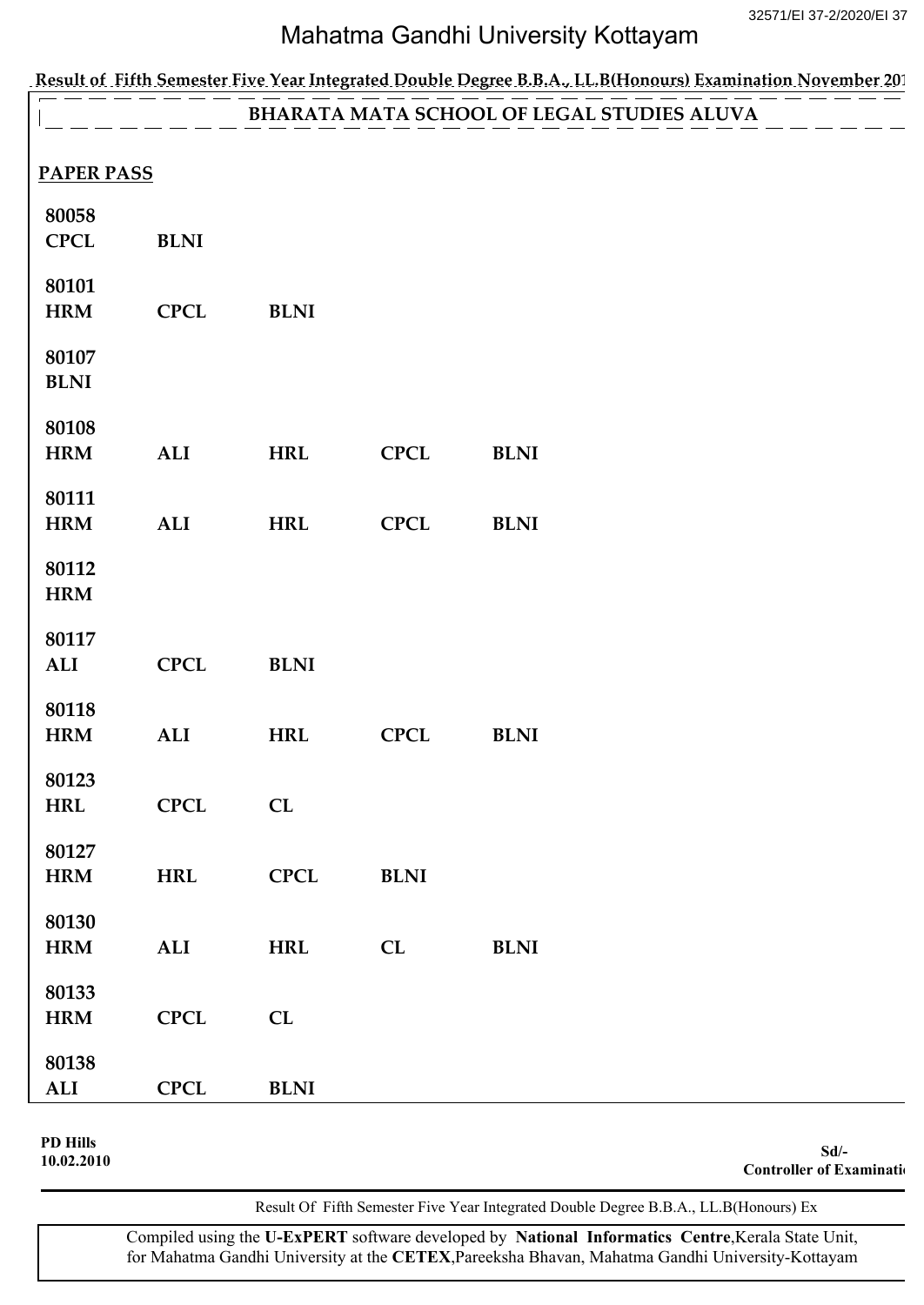**Result of Fifth Semester Five Year Integrated Double Degree B.B.A., LL.B(Honours) Examination November 2019**

| 80140               |             |             |             |             |
|---------------------|-------------|-------------|-------------|-------------|
| <b>CPCL</b>         | CL          | <b>BLNI</b> |             |             |
|                     |             |             |             |             |
| 80141<br><b>HRM</b> | <b>ALI</b>  | <b>HRL</b>  | <b>CPCL</b> | <b>BLNI</b> |
|                     |             |             |             |             |
| 80142               |             |             |             |             |
| <b>ALI</b>          | <b>CPCL</b> | <b>BLNI</b> |             |             |
|                     |             |             |             |             |
| 80149<br><b>HRM</b> | <b>HRL</b>  | <b>CPCL</b> | <b>BLNI</b> |             |
|                     |             |             |             |             |
| 80150               |             |             |             |             |
| <b>HRM</b>          | <b>ALI</b>  | <b>HRL</b>  | <b>CPCL</b> | <b>BLNI</b> |
| 80155               |             |             |             |             |
| <b>HRL</b>          | <b>CPCL</b> | <b>BLNI</b> |             |             |
|                     |             |             |             |             |
| 80157               |             |             |             |             |
| <b>HRM</b>          | <b>ALI</b>  | <b>HRL</b>  | <b>CPCL</b> | <b>BLNI</b> |
| 80161               |             |             |             |             |
| <b>HRM</b>          | <b>HRL</b>  | <b>CPCL</b> |             |             |
|                     |             |             |             |             |
| 80162               |             |             |             |             |
| <b>HRM</b>          |             |             |             |             |
| 80164               |             |             |             |             |
| <b>HRL</b>          | <b>CPCL</b> | <b>BLNI</b> |             |             |
|                     |             |             |             |             |
| 80165               |             |             |             |             |
| <b>HRM</b>          | <b>CPCL</b> | <b>BLNI</b> |             |             |
| 80167               |             |             |             |             |
| <b>HRM</b>          | <b>ALI</b>  | <b>CPCL</b> |             |             |
|                     |             |             |             |             |

**PD Hills**

**10.02.2010 Sd/- Controller of Examinations** 

Result Of Fifth Semester Five Year Integrated Double Degree B.B.A., LL.B(Honours) Ex 5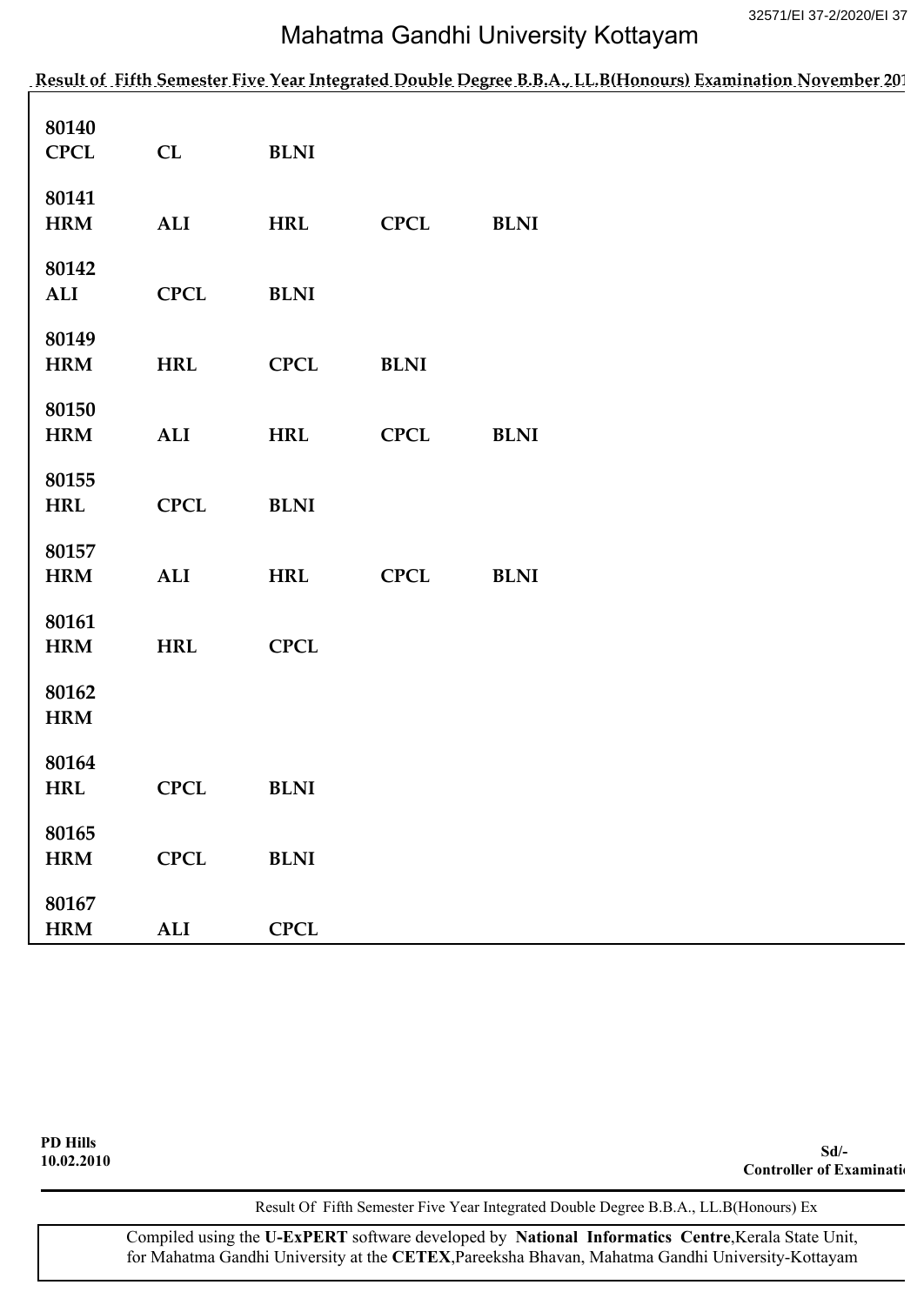### **Result of Fifth Semester Five Year Integrated Double Degree B.B.A., LL.B(Honours) Examination November 2019 SREE NARAYANA LAW COLLEGE POOTHOTTA**

#### **B.B.A L.L.B**

## **COURSE RESULT**

**Nil**

|               |               | <b>Semester Pass</b> |               |               |
|---------------|---------------|----------------------|---------------|---------------|
| 80033(370.00) | 80202(372.00) | 80203(381.00)        | 80204(359.00) | 80206(353.00) |
| 80208(363.00) | 80209(428.00) | 80211(378.00)        | 80212(400.00) | 80213(422.00) |
| 80214(383.00) | 80215(376.00) | 80216(352.00)        | 80217(398.00) | 80218(346.00) |
| 80219(416.00) | 80222(365.00) | 80223(395.00)        | 80224(328.00) | 80226(382.00) |
| 80227(357.00) | 80228(339.00) | 80229(361.00)        | 80231(331.00) | 80232(338.00) |
| 80233(353.00) | 80234(344.00) | 80235(426.00)        | 80238(386.00) | 80239(351.00) |
| 80241(402.00) | 80242(332.00) | 80243(350.00)        | 80244(358.00) | 80246(361.00) |
| 80247(344.00) | 80248(345.00) | 80249(338.00)        | 80250(345.00) | 80251(374.00) |
| 80252(339.00) | 80253(419.00) | 80254(352.00)        | 80255(342.00) | 80256(330.00) |
| 80258(379.00) |               |                      |               |               |

**PD Hills**

**10.02.2010 Sd/- Controller of Examinations** 

Result Of Fifth Semester Five Year Integrated Double Degree B.B.A., LL.B(Honours) Ex 6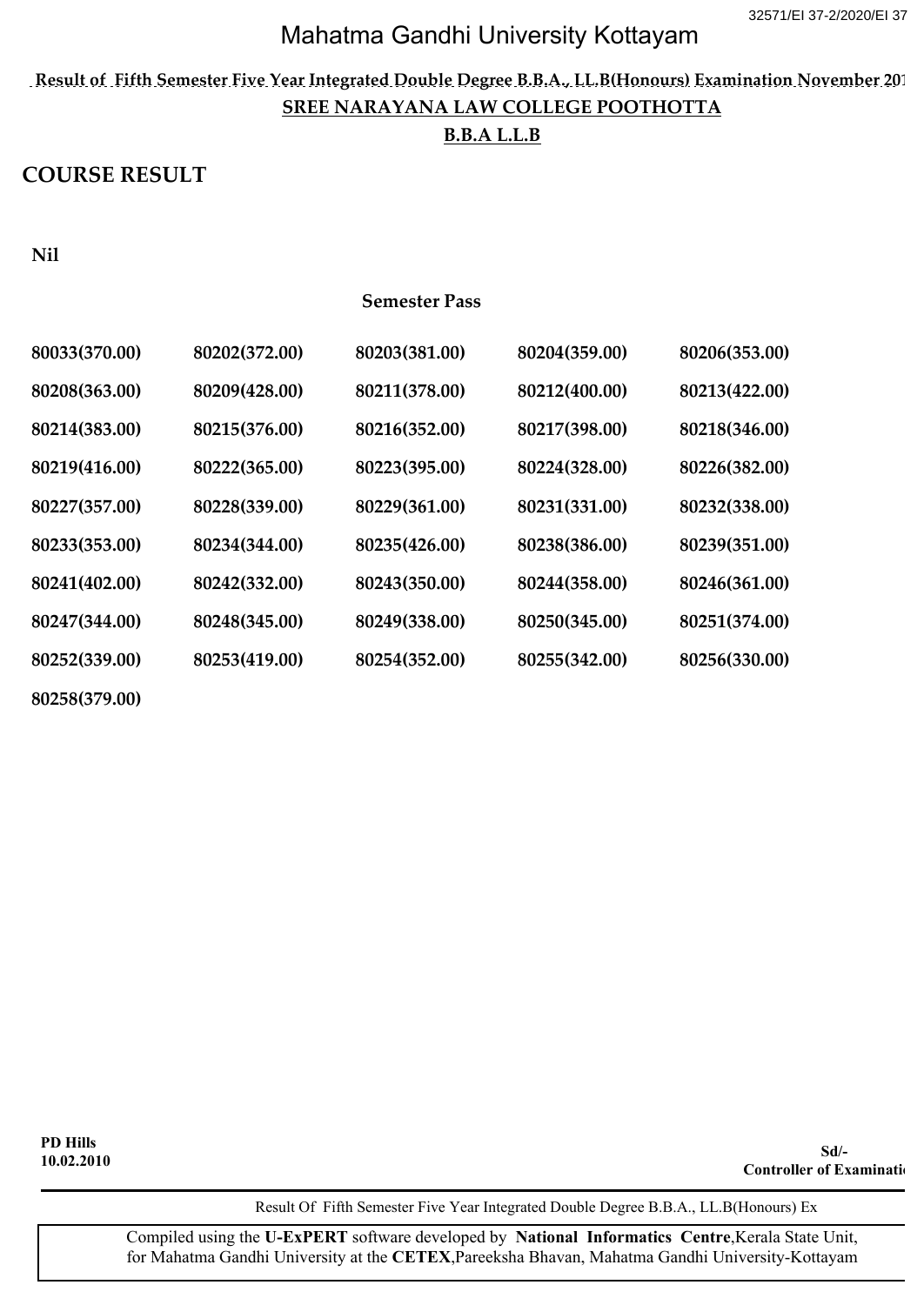|                      |                                     |             |             | Result of Fifth Semester Five Year Integrated Double Degree B.B.A., LL.B(Honours) Examination November 201 |
|----------------------|-------------------------------------|-------------|-------------|------------------------------------------------------------------------------------------------------------|
|                      | SREE NARAYANA LAW COLLEGE POOTHOTTA |             |             |                                                                                                            |
| <b>PAPER PASS</b>    |                                     |             |             |                                                                                                            |
| 80046                |                                     |             |             |                                                                                                            |
| <b>CPCL</b>          | CL                                  | <b>BLNI</b> |             |                                                                                                            |
| 80201                |                                     |             |             |                                                                                                            |
| <b>HRL</b>           | <b>CPCL</b>                         | <b>BLNI</b> |             |                                                                                                            |
| 80205                |                                     |             |             |                                                                                                            |
| <b>BLNI</b>          |                                     |             |             |                                                                                                            |
| 80207                |                                     |             |             |                                                                                                            |
| <b>HRL</b>           | <b>CPCL</b>                         | <b>BLNI</b> |             |                                                                                                            |
| 80210                |                                     |             |             |                                                                                                            |
| <b>ALI</b>           | <b>HRL</b>                          | <b>CPCL</b> | <b>BLNI</b> |                                                                                                            |
| 80220                |                                     |             |             |                                                                                                            |
| <b>HRM</b>           | <b>ALI</b>                          | <b>HRL</b>  | <b>CPCL</b> | <b>BLNI</b>                                                                                                |
|                      |                                     |             |             |                                                                                                            |
| 80221<br><b>ALI</b>  | <b>CPCL</b>                         | <b>BLNI</b> |             |                                                                                                            |
|                      |                                     |             |             |                                                                                                            |
| 80225<br><b>CPCL</b> | <b>BLNI</b>                         |             |             |                                                                                                            |
|                      |                                     |             |             |                                                                                                            |
| 80236                |                                     |             |             |                                                                                                            |
| $\mathbf{ALI}$       | <b>CPCL</b>                         | <b>BLNI</b> |             |                                                                                                            |
| 80240                |                                     |             |             |                                                                                                            |
| <b>HRM</b>           | ALI                                 | <b>HRL</b>  | <b>CPCL</b> |                                                                                                            |
| 80259                |                                     |             |             |                                                                                                            |
| $\mathbf{HRM}$       |                                     |             |             |                                                                                                            |

**PD Hills**

**10.02.2010 Sd/- Controller of Examinations** 

Result Of Fifth Semester Five Year Integrated Double Degree B.B.A., LL.B(Honours) Ex 7